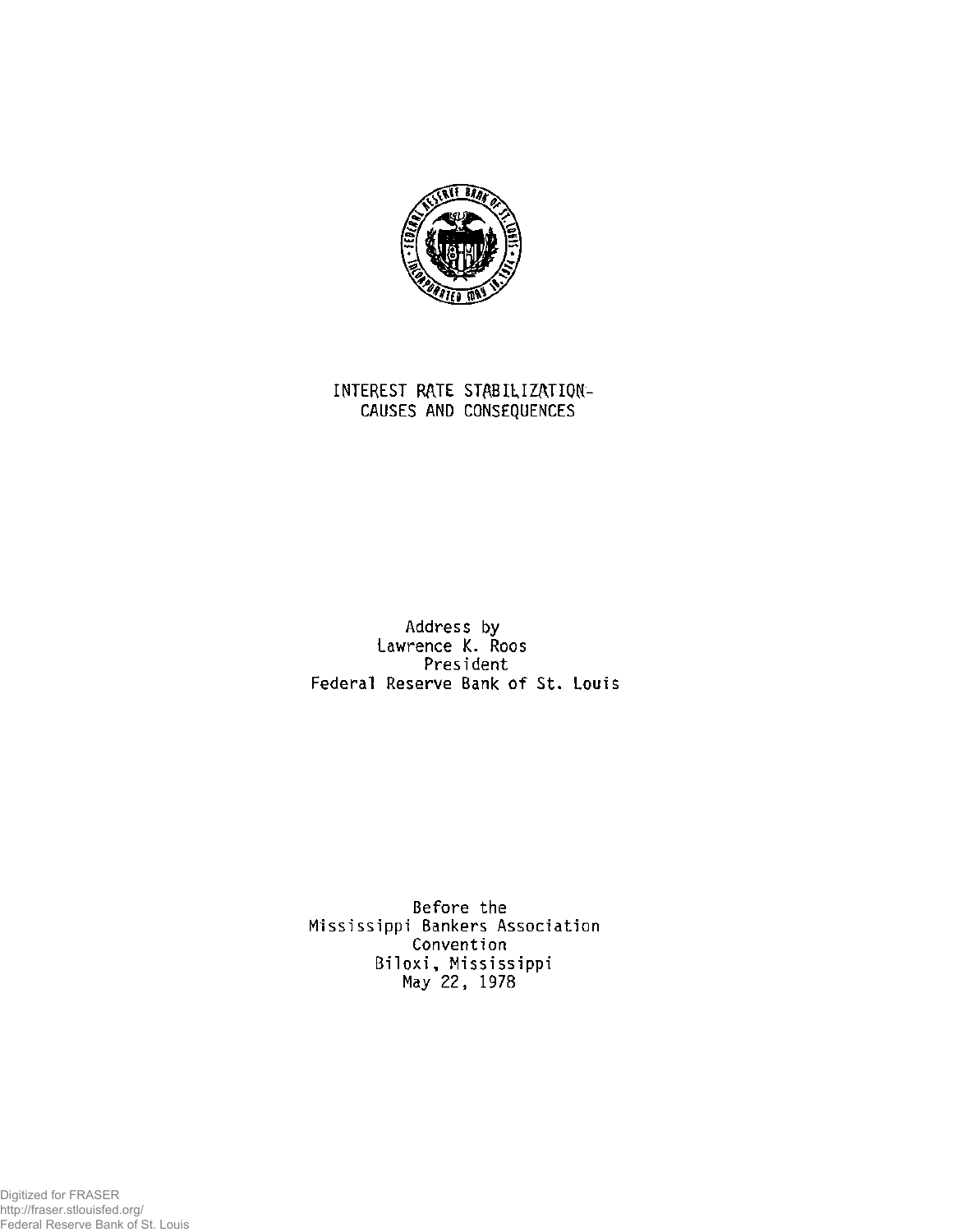## **INTEREST RATE STABILIZATION - CAUSES AND CONSEQUENCES**

**I want to thank you for inviting me to meet with you today. The Mississippi Bankers Association is a respected and distinguished group, and it is both my honor and pleasure to be here.** 

**There's a quote attributed to George Scott of First National City Bank of New York that I'd like to share with you. Mr. Scott said: "If you feel sick you go to the doctor; if you're in trouble, you go to the lawyer; and if there's anything else wrong, you go to the banker.'"** 

**Well, I'm not sick and I don't think I'm in trouble. But, as one who is involved in monetary policymaking, I am deeply concerned about certain things that have gone wrong with the American economy, and I'm coming to you bankers to express some of those concerns.** 

**I'm certain that there are few in this audience who are not aware of the serious economic problems currently threatening our society. Inflation, persistent unemployment, our inability to get a handle on excessive government spending, the decline of the dollar on foreign exchange markets . . . these and similar perplexing issues challenge the wisdom of economists and policymakers alike. Any of these would qualify as a subject worthy of serious discussion.** 

**In the time allotted to me this morning, I have chosen to concentrate on one particular facet of the current economic scene which is very much in the news these days and which I know is of concern to you as commercial bankers. I refer to rising interest rates and increasing pressures upon the Federal Reserve to resist such rises.** 

**As you all well know, the Federal Reserve is the monetary policymaker in America. That policymaking has long had two goals . . . the control of inflation and the stabilization of interest rates. For too long, I think, the Federal Reserve has been under great pressure from the private sector and the political sector to try to accomplish these two goals concurrently, the control of inflation and the holding of interest rates below the levels that the open market would otherwise set.** 

**If is my very strong belief that pursuit of these dual goals is self-defeating. For**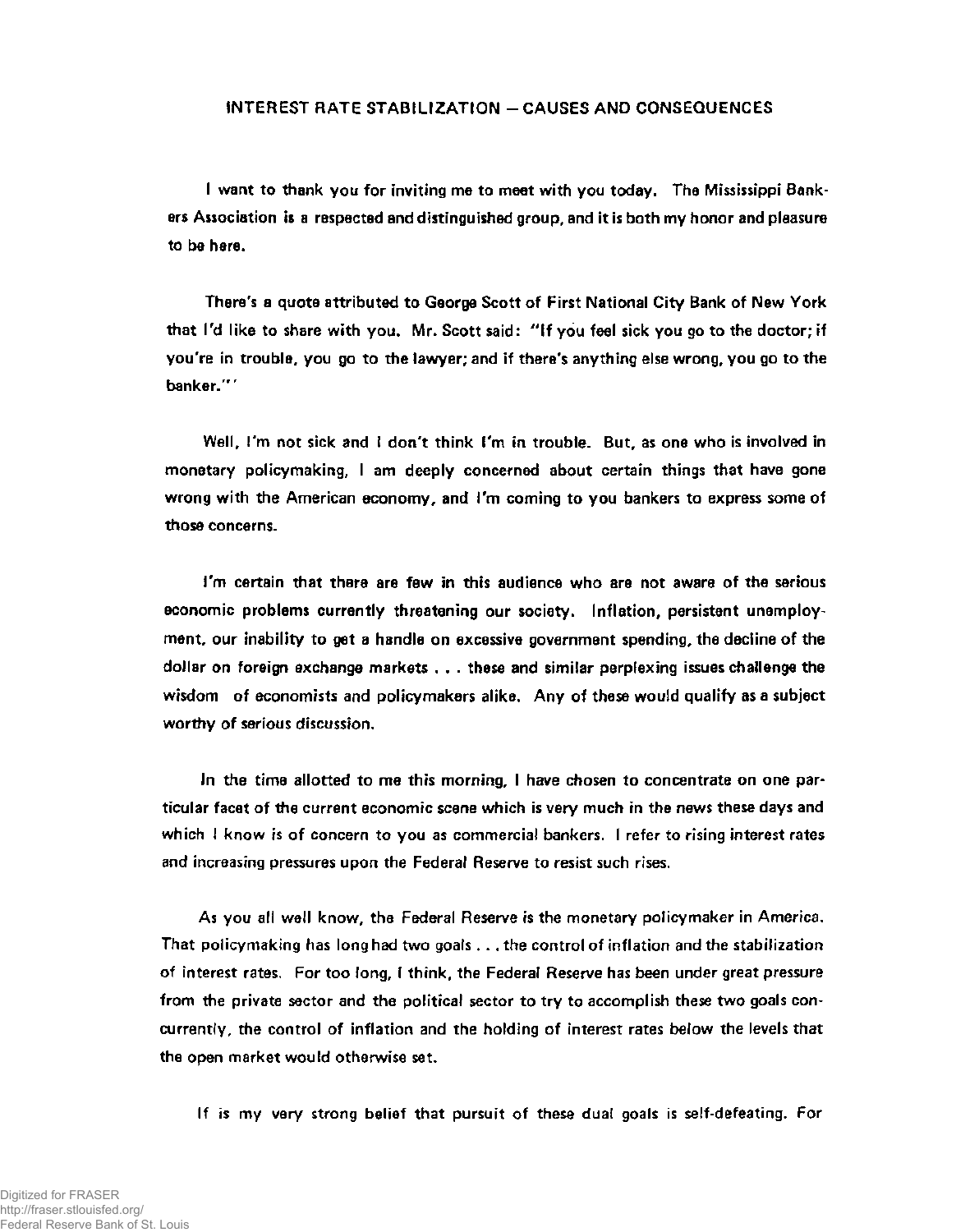**reasons that I will explain more fully, we cannot do both. We cannot seek to control inflation and to stabilize short-term interest rates, all at the same time, because the methods the Federal Reserve must use to hold down short-term interest rates are themselves inflationary!** 

**We must reject the widely-held myth that holding down short-term interest rates is of primary importance, and instead, make control of inflation as our main goal. Not only is a preoccupation with short-term interest rate control inflationary, but it also removes certain budgetary constraints upon government and gives what amounts to a carte blanche for deficit spending.** 

**The basic object of monetary policy, as you know, is to promote full employment of productive resources while maintaining a stable price level. And, we know that an important factor in whether or not we can achieve price stability is our ability to control the Nation's money supply.** 

**The Federal Reserve conducts monetary policy through the Federal Open Market Committee, a body consisting of seven members of the Board of Governors and the Presidents of the twelve Reserve Banks, five of whom are voting members at any particular time. These individuals meet monthly in an effort to guide monetary policy in the best long-term interests of the Nation. They set ranges for monetary aggregate growth and ranges for Federal funds interest rates.** 

**For the FOMC to avoid causing either inflation or recession, the Committee must aim to keep the money supply growing at approximately the same rate as the economy's capacity to produce goods and services. When the money supply grows faster than that for a prolonged period, inflation is caused. On the other hand, if the money supply were to grow more slowly than the economy's productive capacity, deflationary pressures would be created.** 

**In recent years the money supply has tended to grow too rapidly rather than too slowly. Therefore, most recently the major task confronting the FOMC has been to restrain the rate of growth of the money supply in order to avoid future inflation.** 

**Unfortunately, this same mechanism through which the Federal Reserve System controls the growth of the money supply also enables the System to affect short-term interest rates.**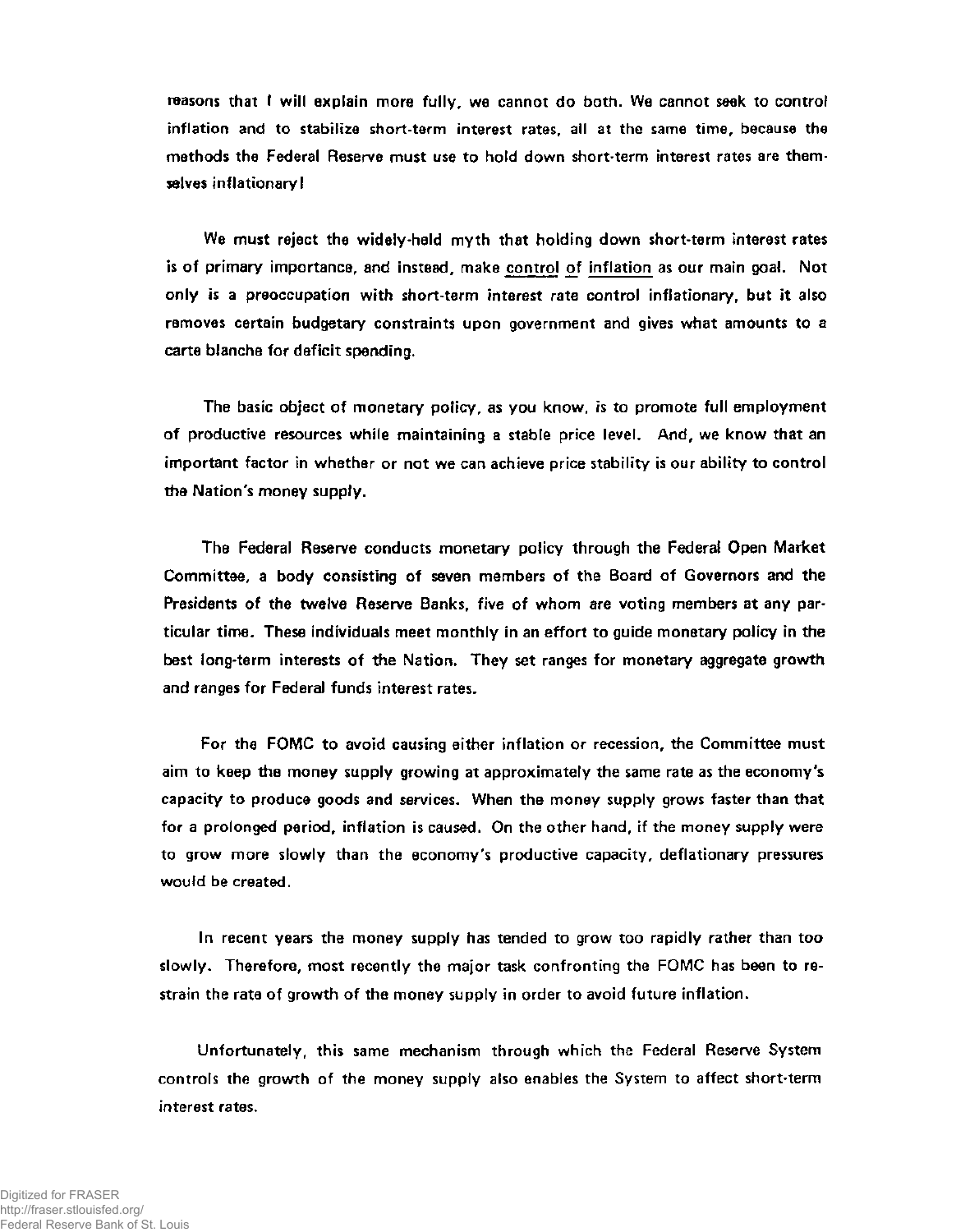**When the U. S. Treasury markets a large volume of government securities, perhaps to finance a federal budget deficit, or when the overall demand for credit increases for any reason, short-term interest rates tend to rise. If the money desk at the Federal Reserve Bank of New York enters the market and buys government securities, the upward pressure on interest rates is alleviated .. . at least temporarily. Such purchases increase commercial bank reserves and the banking system is able to supply more credit. This additional supply of credit tends to lower interest rates. Sounds good. But, unfortunately, there are ancillary consequences of such actions.** 

**What many laymen don't fully understand is that an interest rate is a price . . . the price of credit. Like all prices in a free market, interest rates fluctuate continually in response to all kinds of real and imagined forces. In the absence of action by monetary authorities to maintain interest rates at artifical, below-market levels, prevailing interest rates at any time are the rates at which lenders want to lend the exact amount borrowers want to borrow.** 

**When interest rates are kept artificially low by monetary policy, borrowers are encourgaged to borrow, but lenders receive no additional encouragement to make loans. If monetary policy is designed to prevent interest rates from rising, the Federal Reserve must supply more credit to the economy, and this, simultaneously, causes the money supply to expand.** 

**Persistent attempts to keep interest rates low through monetary intervention cause the money supply to grow much faster than the growth of the economy's productive capacity. When that happens, inflation inevitably follows.** 

**And herein lies what is to me the great irony of the whole process: Because attempts to keep short-term interest rates low cause inflation, their ultimate effect is exactly the opposite of what they were designed to accomplish. Lenders soon see that inflation is diminishing the real return they receive on the funds they have loaned. So, to compensate for the expected effects of inflation, they must increase the interest rates at which they are willing to lend.** 

**If monetary policy remains steadfast in its efforts to keep interest rates down, it must react to this further increase in interest rates by supplying still more credit, and in the process, still more money. This accelerates the inflationary trend. To protect their real rate of return, lenders must again raise interest rates. The monetary authority will**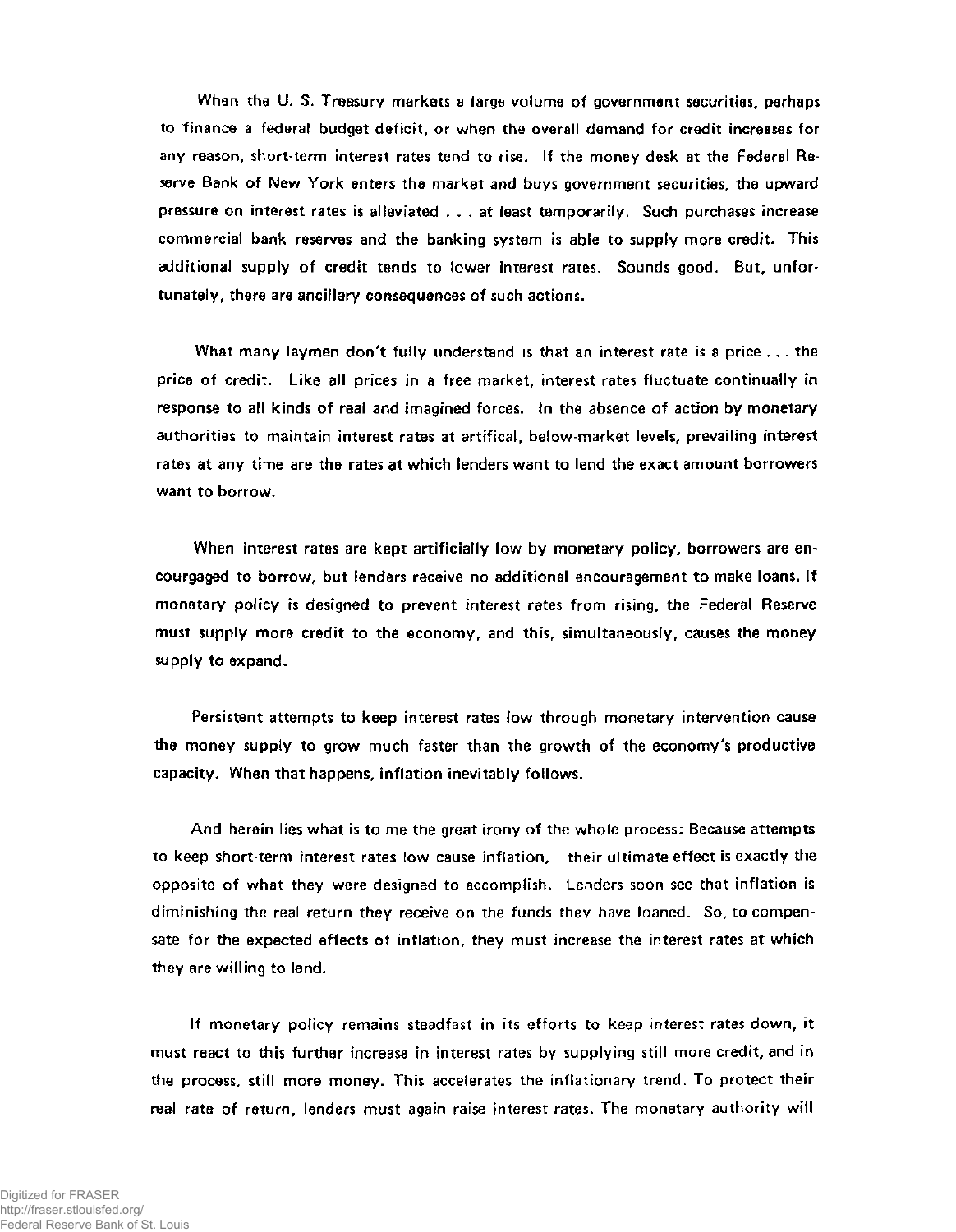have to react again. Lenders will raise their interest rates again. And so on, and on, and **on.** 

**Fortunately, we don't have to choose between inflation and low interest rates. Instead, the choice is between low rates of inflation with low interest rates, and high rates of inflation with high interest rates. That would seem to be an easy choice to make. But, here's the catch. To experience reduced inflation and relatively low interest rates over the long term, we must be willing to allow short-term interest rates to fluctuate with the supply and demand for credit. We must be willing, occasionally, to swallow the bitter medicine of temporary interest rate increases to avoid the crippling disease of inflation that is the inevitable result of efforts to keep interest rates constantly low regardless of the demand for credit.** 

**Those who speak out for low interest rates in times of increasing demand are merely paving the way for more inflation in the future.** 

**If all of this is true, you might ask, why doesn't the Fed simply permit short-term rates to find their natural market levels? Unfortunately, the Federal Reserve does not operate in a vacuum. It is subject to pressures from groups which traditionally have seen higher interest rates as something to be avoided. These pressure groups fall into three broad categories: certain economists, the government, and sometimes, even the financial community itself.** 

**One of the arguments some economists make is that higher interest rates discourage borrowing and consequently, spending. They argue that decreased spending causes output to decline and unemployment to increase.** 

**And, indeed, since the interest rate is the price of credit, like an increase in price in any other market, increases in interest rates do tend to discourage demand. But, it isn't at all clear that increases in short-term interest rates cause long-term rates to rise. And, it is the long-term interest rate that affects spending decisions in important activities such as housing and capital investment.** 

**Actually, the economic argument for keeping interest rates low is mainly an attempt to seek short-run benefits in output and employment at the expense of lower output and employment in the future.**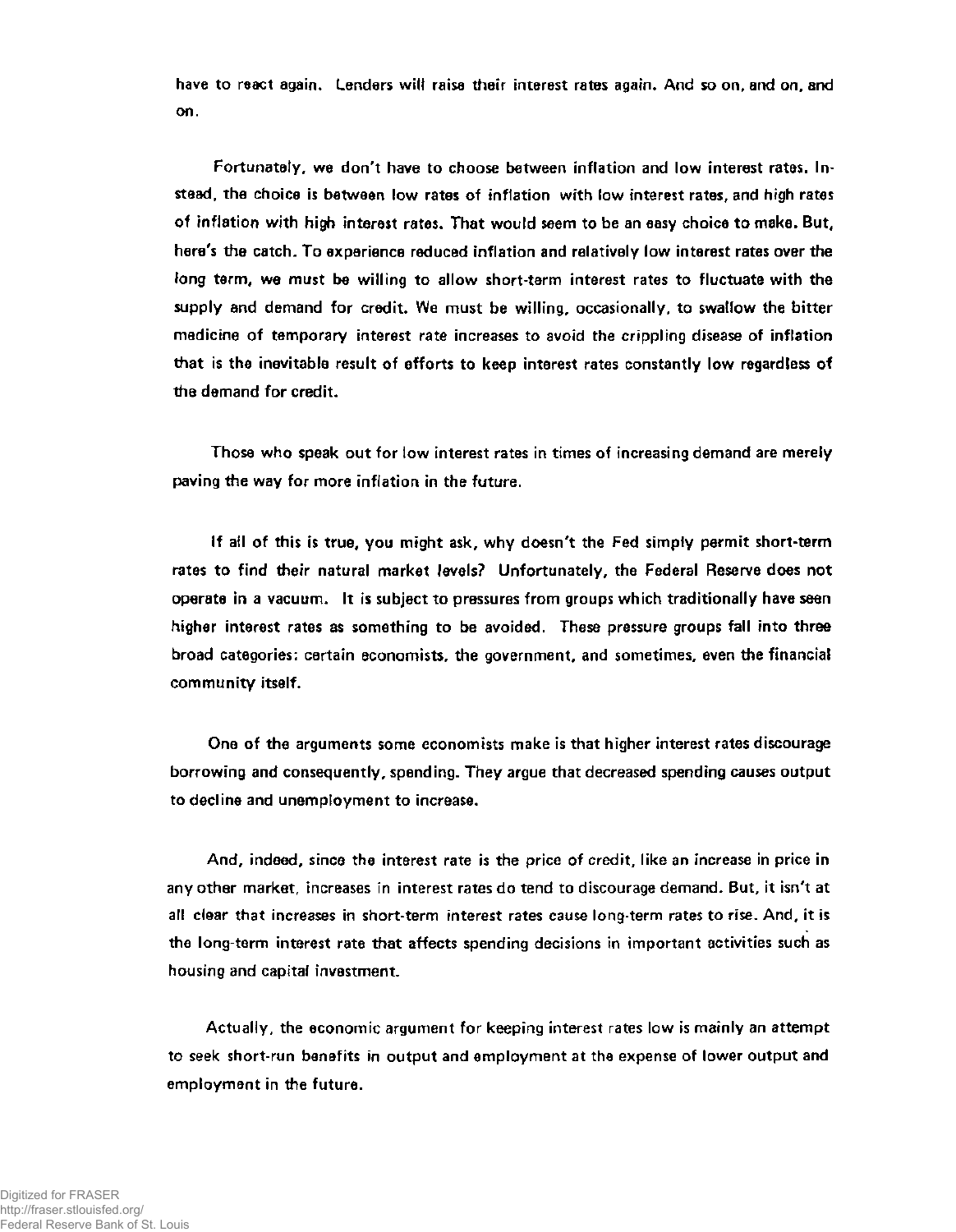**A second source of pressure for interest rate stabilization comes from the government. Since the government is the largest single borrower in the Nation's credit markets, it will always benefit from lower interest rates. But the main reason for government to resist increases in interest rates is much more subtle. Interest rate stabilization effectively removes a constraint that society would normally impose on government spending. The only control that the electorate exercises over government spending is in its refusal to accept higher taxes or higher interest rates. If the government wants to increase its expenditures, it can finance them either through increasing taxes or through borrowing in the private credit market. In the first case, the electorate will observe higher taxes, and in the second case, higher interest rates. But if the Federal Reserve is required to stabilize interest rates by buying up newly-created Treasury securities, the electorate does not experience anything until inflation accelerates. This may take a couple of years and by that time, inflation is firmly entrenched and the cause of inflation forgotten. Even if it is not forgotten, there is nothing that the electorate can do about it. Thus, interest rate stabilization is the vehicle through which the government can grow and occupy a larger and larger share of our resources without approval by the public.** 

**The third source of pressure is the financial community. The financial community, including bankers, has a vested, but shortsighted, interest in stabilization of short-term interest rates. As long as interest rates are kept within narrow bands by monetary authorities for at least a month, it is easier to estimate the short-term cost of money, it is easier to plan loan commitments, and it is comforting to know that reserves will be supplied at a known price. Too often, however, we forget that this comfort is very shortlived. We forget that the price of interest stability for one month may be higher variability two or three months hence. For it is clear that keeping interest rates from rising now means that bank reserves must rise, money stock growth must accelerate, and this acceleration inevitably is translated into inflationary expectations and demands for higher long-term rates by lenders. Nevertheless, even with this knowledge, we often choose immediate security over increasing risks in the future. And it is this choice that repeatedly gets us into long-range problems which, when they appear, seem to be insoluble.** 

**So, my message to you bankers and business leaders is this: You've got to come to grips with the fact that a short-term rise in the price of credit . . . interest rates ... is not bad for business. A price is a price. Do you want to have prices controlled? No, of course not. Stabilization of interest rates through monetary policy is simply another form of**  price control!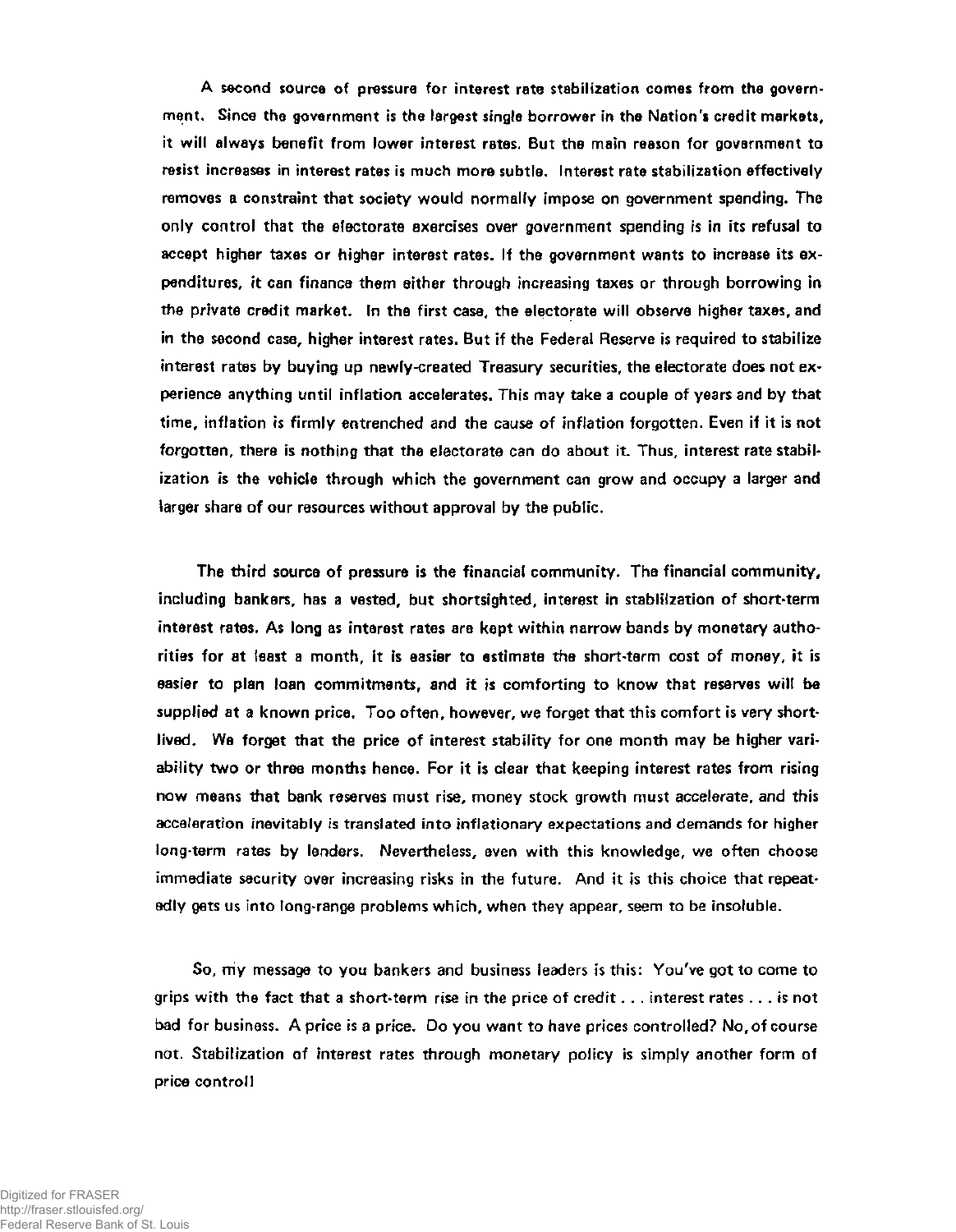**The business community must realize that it can't have it both ways. It can't have artificially low short-term interest rates and simultaneously reduce inflation.** 

**It was not long ago that our bank in St. Louis, without a great deal of success, was delivering warnings of an impending acceleration of inflation. We no longer need to make those warnings, of course, for the inevitable sequence of events is unfolding.** 

**I do not believe that we must accept a 5-6% annual rate of inflation as inevitable. Inflation can be reduced, and it must be reduced if the American economy is to continue to grow and prosper.** 

**I believe that, if permitted the independence necessary to perform its mission, the Federal Reserve can make an important contribution toward the reduction of inflation. This will entail unpopular actions. We must be prepared to tolerate a reasonable degree of upward movement of short-term interest rates in times of increased credit demand. We must be prepared to resist monetization of government debt where such actions would be clearly inflationary.** 

**These are the sorts of challenges the Federal Reserve faces today in the conduct of its monetary policy. They are difficult; they involve controversy. Yet, they are extremely important, for their solution is fundamental to the survival of our free society.** 

**Essential to meeting these challenges is the continued independence of the Federal Reserve System. There are those who would transfer responsibility for the conduct of monetary policy to the political sector of our society. And at the heart of the independence controversy, lie the issues I have discussed.** 

**If we feel that inflation is indeed a threat to our economic and political institutions, as I firmly believe it to be, the central bank must be sufficiently independent to resist and defy pressures to keep short-term interest rates below their market-determined levels. It must be sufficiently independent to steadfastly manage the Nation's money stock so as to avoid inflationary and deflationary pressures, and it must be sufficiently independent to resist becoming involved in the management of credit markets.** 

**Whether we are able to reconcile our differences and work together to resolve them in the interest of a stronger and a greater America will determine the course and quality, not only of our lives, but of the lives of future generations for years to come.**